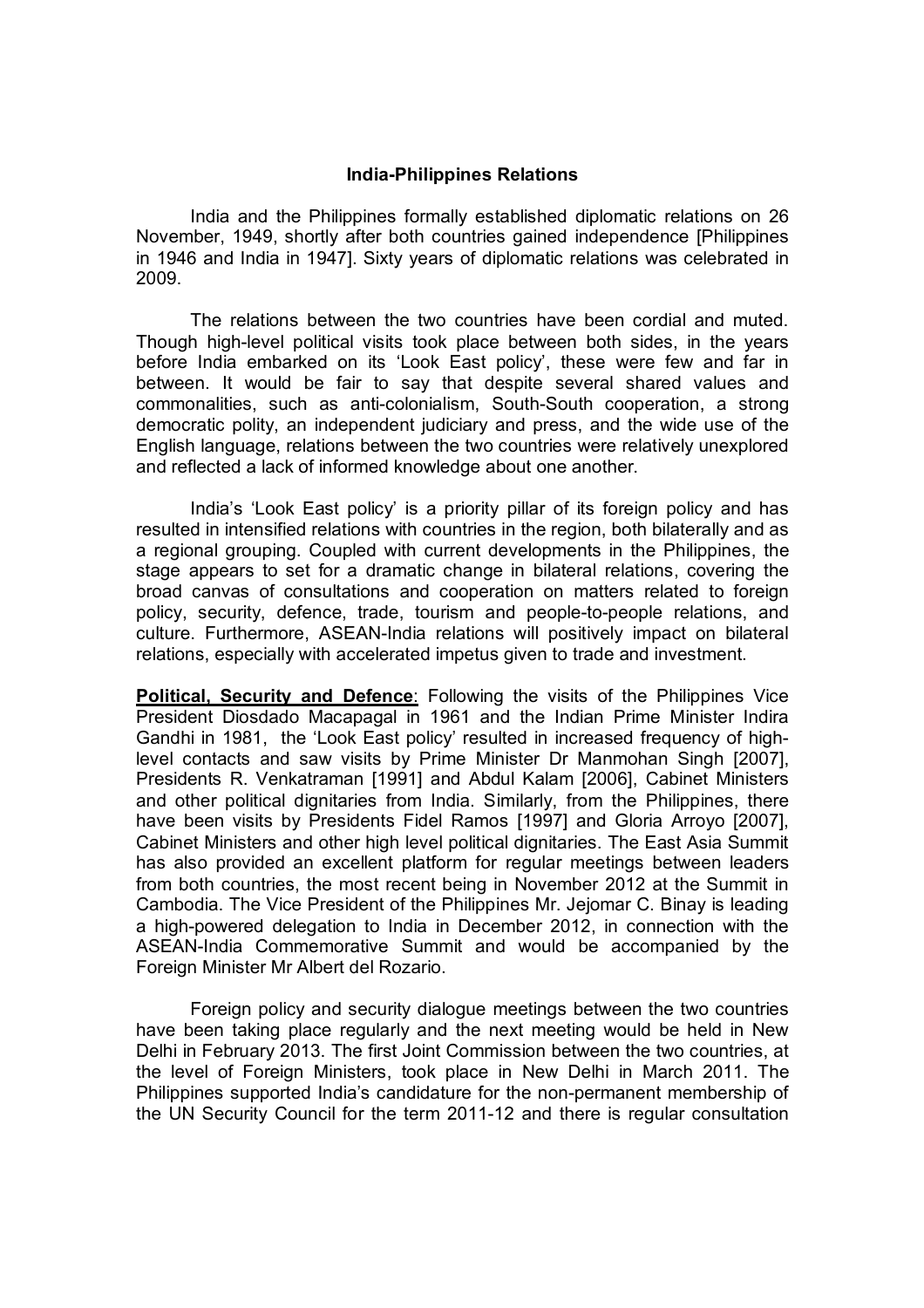between delegations of both countries in the UN and other multilateral fora. Several Foreign Service officers from the Philippines attend the ASEAN diplomats' course that is held at the Foreign Service Institute in India.

Indian navy and coast guard ships regularly visit the Philippines. The participation of officers of the armed forces of both countries in various specialized training courses in each other's countries has intensified as have visits by National Defence College delegations. INTELLEX meetings have contributed towards sharing and exchanging information on a range of sensitive issues. In recognition of the need to further strengthen defence cooperation, the Joint Defence Cooperation Committee was constituted and had its first meeting in Manila in January 2012.

**Trade and Commerce**: Economic relations have been relatively slow and uneven. However, a number of growth drivers suggest a major and continued fillip in two-way trade and investment. First, the impact of the India-ASEAN FTA in Goods is already being strongly felt with current two-way trade at \$79.4 billion and growing. However, the India-Philippines trade has, so far, been muted in comparison and at around \$1.4 billion. There is business confidence that this will change, especially after the India-ASEAN Trade in Services and Investment Agreements are signed later this year. Second, the remarkable performance of the Philippines economy coupled with the historic Framework Agreement the Philippines government has entered into with the Moro Islamic Liberation Front, ending four decades of unrest that left 150,000 dead, could open up considerable business opportunities in the Philippines. Third, the current global economic slowdown and the crisis in the Eurozone opens opportunities for invigorated participation in new and unexplored markets.

Various Joint Working Groups have been set up and their meetings, particularly the JWG on Trade and Investment, on Agriculture, on Health and on Tourism are expected to identify new growth and partnership areas between government and industry in both countries and contribute towards enhanced twoway growth in trade and investment.

**ITEC**: Philippines is one of the beneficiaries of programmes under ITEC and Colombo Plan. In 2011-12, 35 slots under ITEC and 15 slots under the Colombo Plan have been allocated to the Philippines.

**Culture:** Following the signing of the Cultural Exchange Programme between both countries, exchange visits by cultural troupes has intensified. The calendar of events envisages regular and various cultural performances in the Philippines from India, covering performing and visual arts, but also seminars and conferences in Universities and other centres of academic learning to help create a more informed understanding of India. Visits by journalists and other media personnel from the Philippines has seen a rise and a Youth Dialogue Forum has